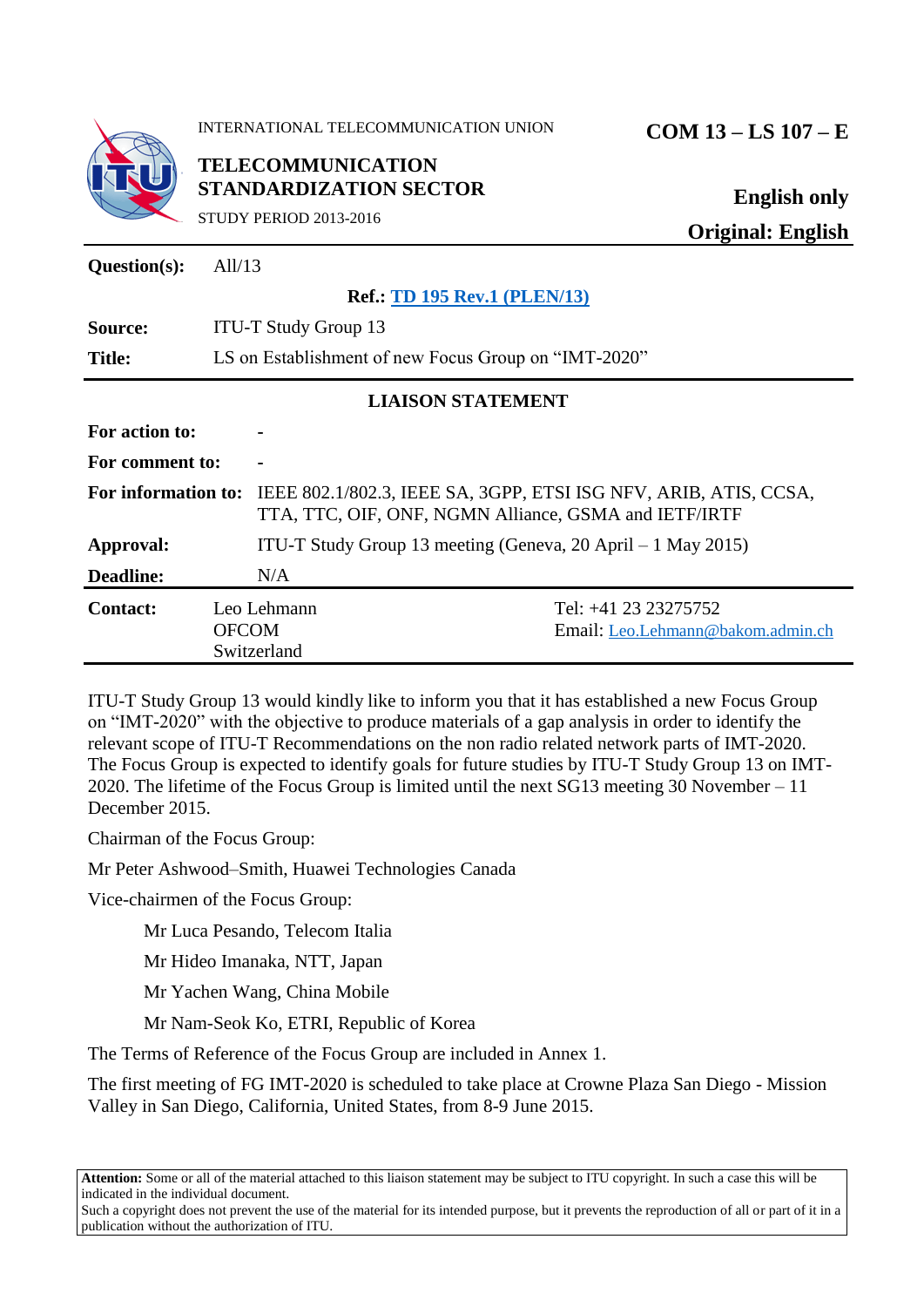#### - 2 - COM  $13 - LS$  107 – E

The second meeting of FG IMT-2020 will take place at ITU headquarters in Geneva, Switzerland, from 13-14 July 2015.

Future meetings are *planned* from 14-16 September 2015 in Milan, Italy, and from 27-29 October 2015 in Beijing, China.

For meeting announcements and updates please [sign up for the FG IMT-2020 mailing list](https://www.itu.int/net4/iwm/?p0=0&p11=ITU&p12=ITU-SEP-ITU-T-SEP-Other%20Groups-SEP-fgimt-2020&p21=ITU&p22=ITU-SEP-ITU-T-SEP-Other%20Groups) (TIES or [free ITU Guest account](https://www.itu.int/net/iwm/public/frmUserRegistration.aspx) required), or consult the Focus Group website: [http://itu.int/en/ITU-](http://itu.int/en/ITU-T/focusgroups/imt-2020/)[T/focusgroups/imt-2020/.](http://itu.int/en/ITU-T/focusgroups/imt-2020/)

\_\_\_\_\_\_\_\_\_\_\_\_\_\_\_\_\_\_\_

SG13 appreciates your interest and collaboration on this topic.

ITU-T\COM-T\COM13\LS\107E.DOC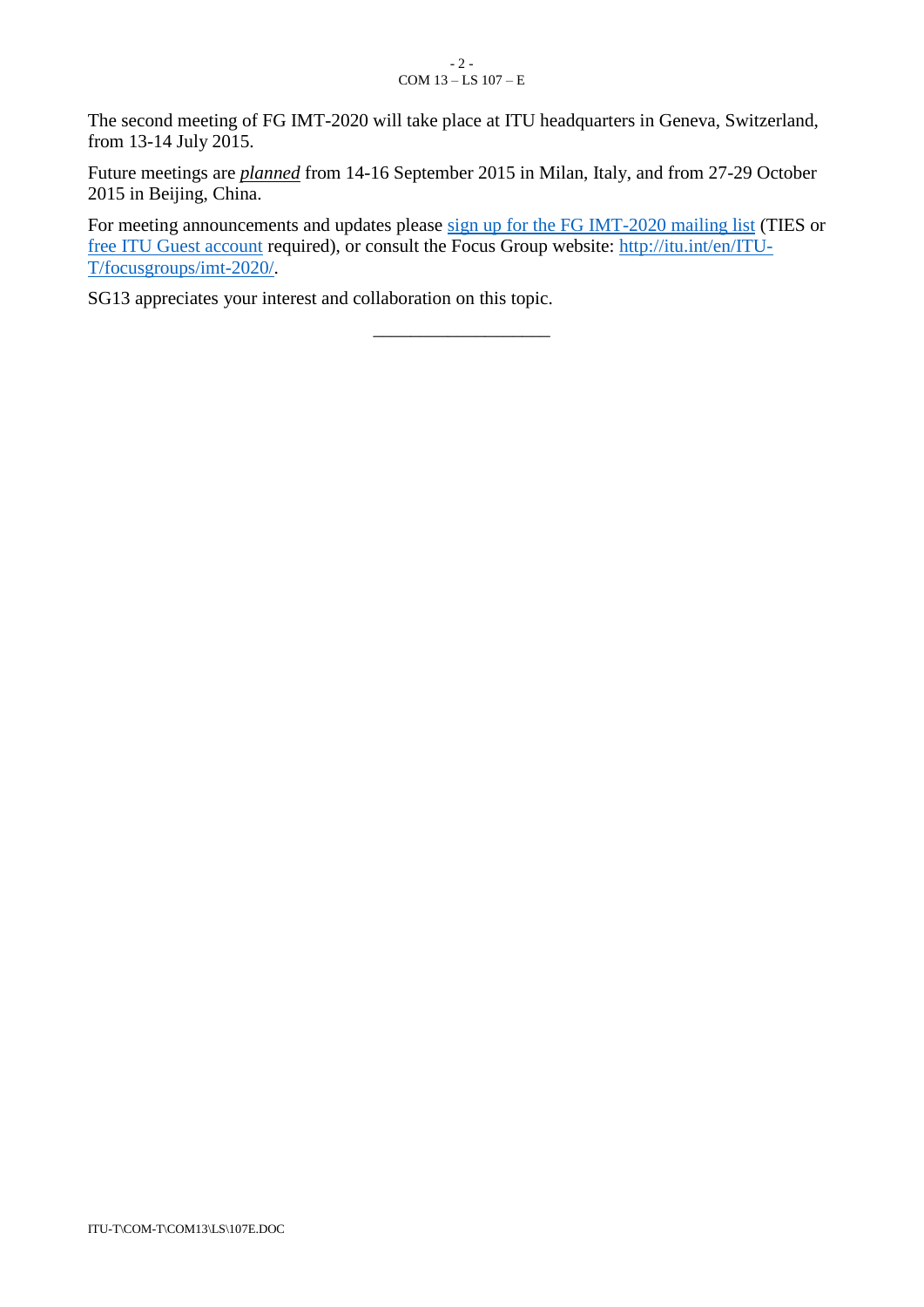# **The Terms of Reference of the Focus Group IMT-2020**

#### **1. Rationale and scope**

The rapid adoption of mobile broadband services and growing expectations from users for superior mobile broadband experiences are motivating industry, academia and governments to explore how to meet these demands.

In early 2012, ITU embarked on a programme on *"International Mobile Telecommunications (IMT) for 2020 and beyond"*, setting the stage for IMT-2020 research, development, and marketing activities around the world.

ITU-T Study Group 13 is mandated to study the requirements, architectures, capabilities and mechanisms of future networks including mobile. There is a desire to establish an open platform for experts representing ITU members and non-members in order to gain deep understanding of the IMT-2020 agenda and to explore if there is a gap to be filled by ITU-T Study Group 13 studies, from non-radio transmission related network perspective. Recognising activities being undertaken around the world, it is necessary to identify the specific areas for ITU-T Study Group 13, in order for ITU-T Study Group 13 to make constructive contributions to IMT-2020, together with other standardization bodies. This Focus Group will not have any radio transmission related aspect in its work scope.

At the current early stage of IMT-2020 journey, the outcomes of this Focus Group will consist of defining the visions and objectives and performing gap analysis by focusing on use cases and high level requirements and other aspects related to IMT-2020, in order to identify goals for ITU-T Study Group 13 on IMT-2020.

## **2. ITU-T Focus Group on IMT-2020 (FG IMT-2020)**

## **2.1 Objective**

The objective of the Focus Group is to produce materials of gap analysis of IMT-2020 in order to identify the relevant scope of ITU-T Recommendations on the fixed network of IMT-2020. The gap analysis may be accompanied by high level technical aspects such as use cases, requirements and other aspects. The Focus Group also serves as an open platform for network architecture experts representing ITU members and non-members to move forward in the IMT-2020 direction.

## **2.2 Specific tasks and deliverables**

Perform a gap analysis and identify necessary areas for standards on non-radio network supporting IMT-2020 by;

Collecting, categorizing and proposing high-level use cases for IMT-2020 and their requirements, and

Proposing and describing high level requirements and other aspects of non-radio network supporting IMT-2020.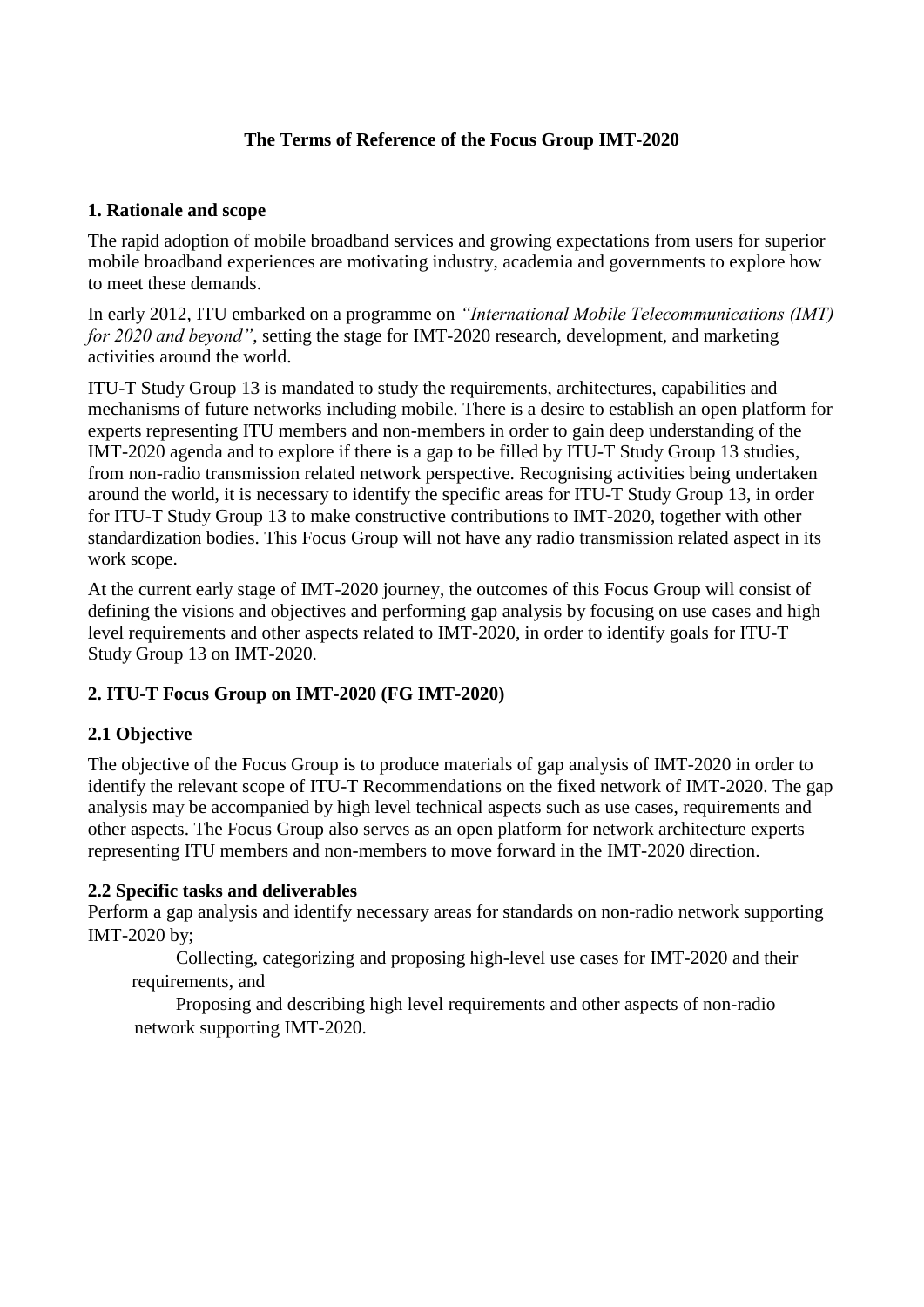#### **2.3 Parent group**

ITU-T Study Group 13 is the parent group of this Focus Group.

## **2.4 Relationships**

The Focus Group will work in close cooperation with related ITU-T and ITU-R study groups, standards developing organizations, industry forums and consortia, research and development communities.

# **2.5 Leadership**

See clause 2.3 of Recommendation ITU-T A.7.

# **2.6 Participation**

See clause 3 of Recommendation ITU-T A.7. A list of participants will be maintained for reference purposes and reported to the parent group.

It is important to mention that the participation in this Focus Group has to be based on contributions and active participations.

# **2.7 General financing**

See clauses 4 and 10.2 of Recommendation ITU-T A.7.

# **2.8 Administrative support**

See clause 5 of Recommendation ITU-T A.7.

## **2.9 Meetings**

The Focus Group will conduct regular meetings. Location and dates of the meetings will be determined by the Focus Group and announced by electronic means (e.g. e-mail, website, etc.) at least six weeks in advance.

The Focus Group will endeavour to utilise remote collaboration tools to the maximum extent. Focus Group meetings will be accompanied by thematic workshops as appropriate.

## **2.10 Duration and milestones of the Focus Group**

The Focus Group lifetime is until the SG13 meeting (December 2015), but extensible if necessary by decision of the parent group.

A preliminary set of milestones includes:

- June 2015:  $1<sup>st</sup> meeting;$
- July 2015:  $2<sup>nd</sup>$  meeting;

## **2.11 Working language**

The working language is English.

## **2.12 Technical contributions**

Contributions are to be submitted at least seven calendar days before the meeting takes place.